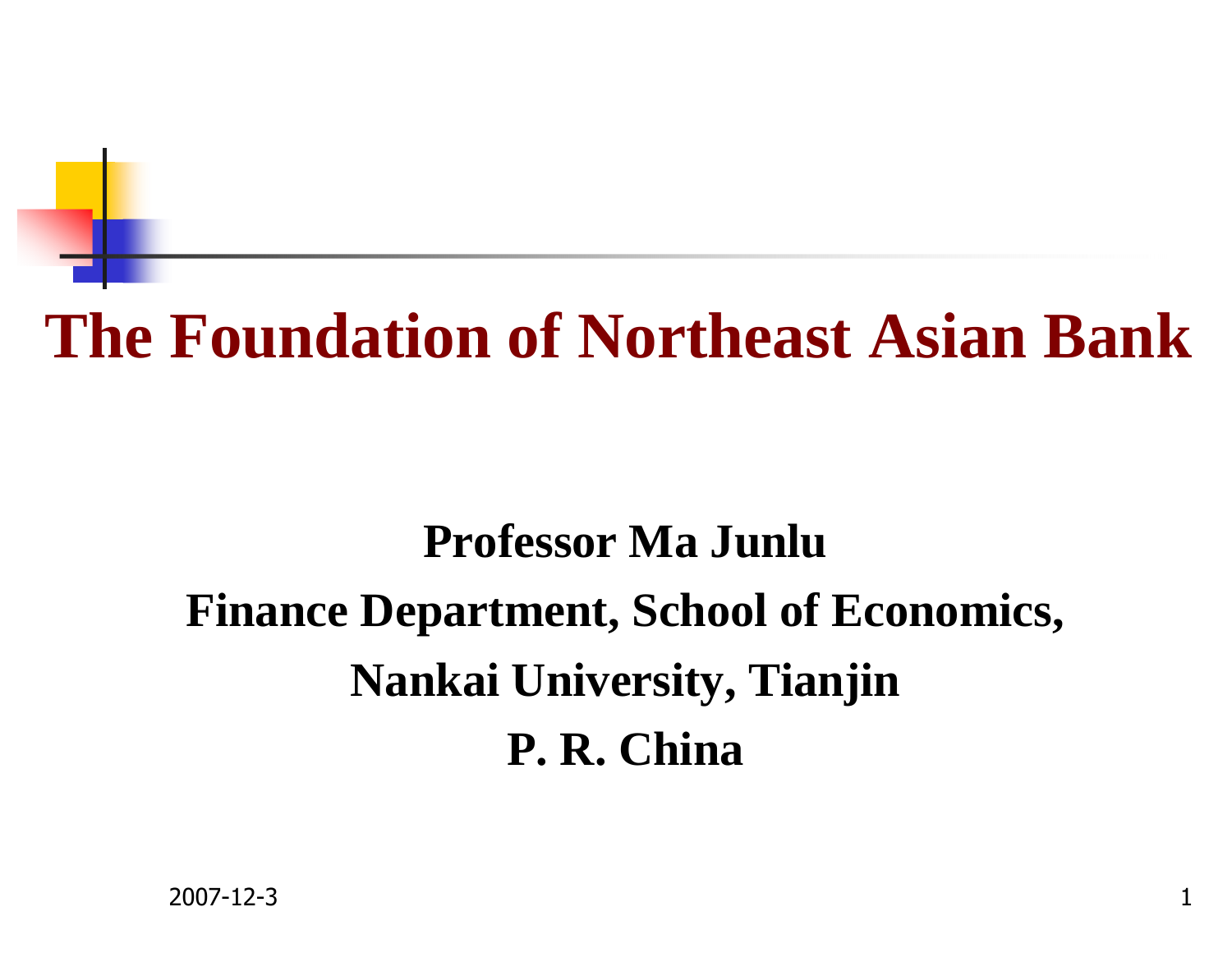## Content

Π

#### **The Feasibilities of the Foundation of the Northeast Asian Bank**

- **Great Financing and Investment Demand of the Infrastructure Construction**
- **Relevant Interest and Consensus among Countries**
- **The Prospect for the Economic Integration in the Northeast Asia**
- **Foreign Exchange Reserve of the Northeast Asian Countries**
- $\sim$  **The Framework of Northeast Asian Bank**
	- **The Theoretical Orientation of Northeast Asian Bank**
	- **Capital Arrangement and Equity Design of the Northeast Asian Bank**
	- **The Operation of Funds in the Northeast Asian Bank**
- F **Analysis and Proposal on the Location of the Headquarters of Northeast Asian Bank**
	- **China Meets the Basic Requirement of the Headquarters**
	- **Proposal to Establish the Headquarters of Northeast Asian Bank in Tianjin**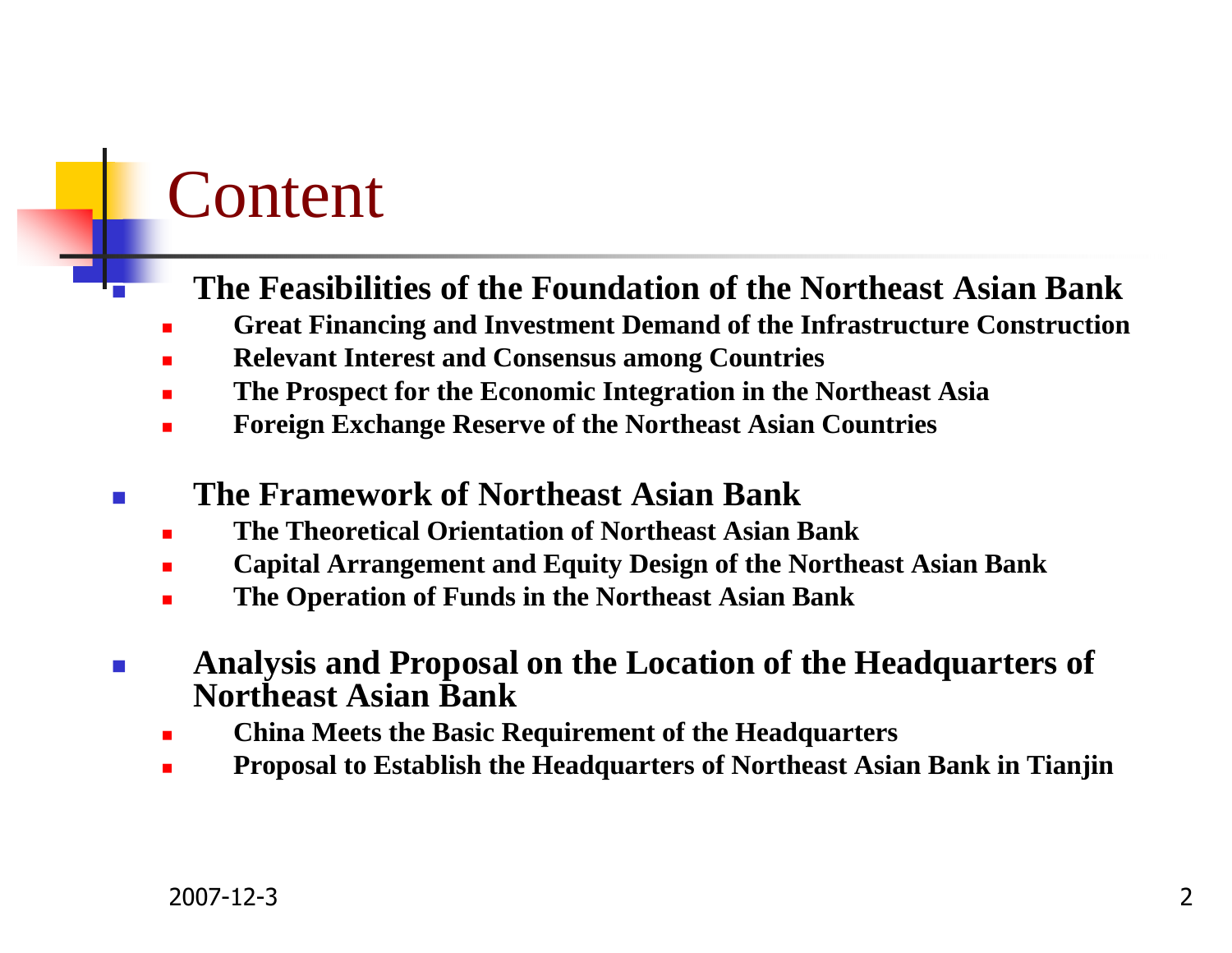### **The Feasibilities of the Foundation of the Northeast Asian Bank**

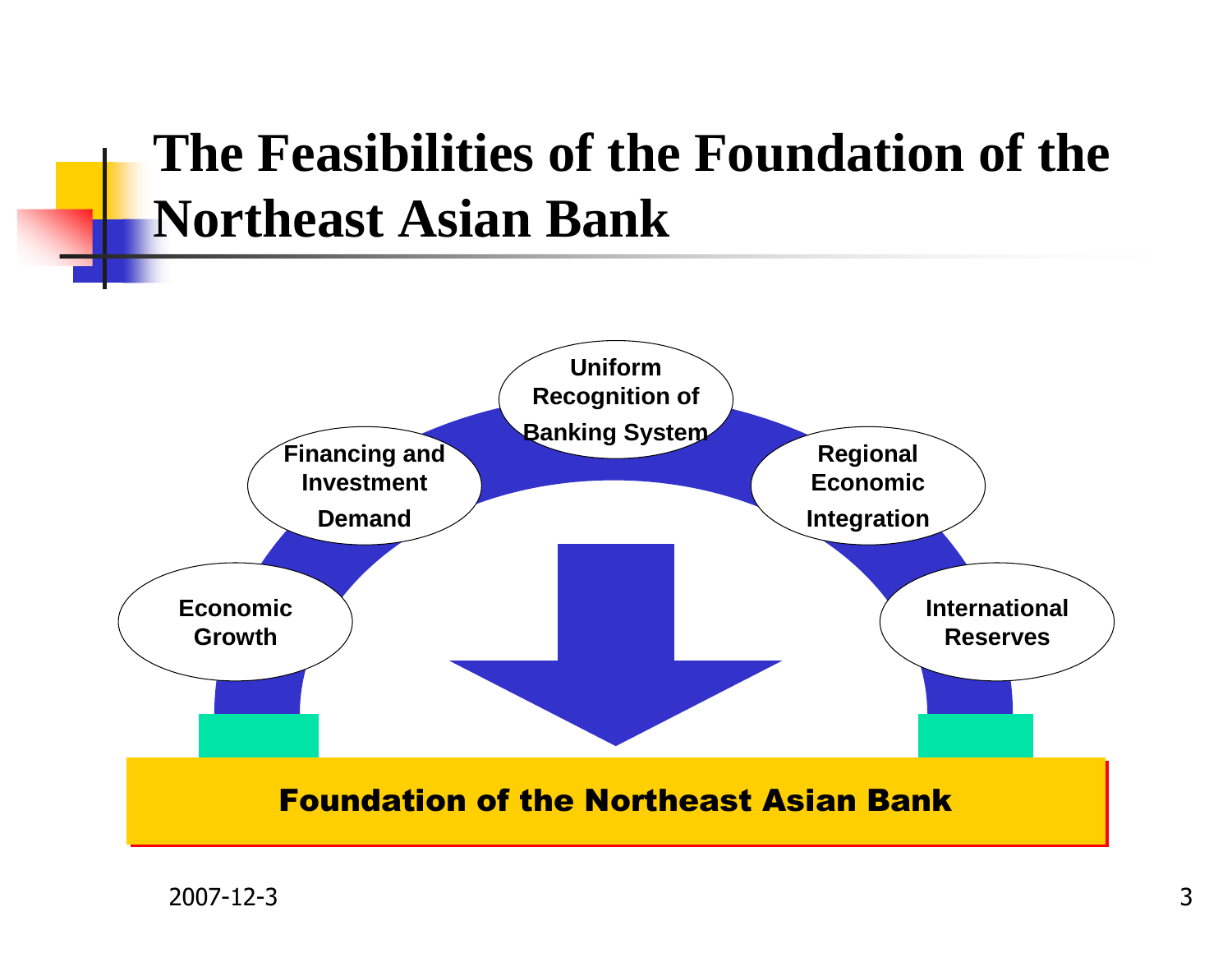# **Great Financing and Investment Demand of the Infrastructure Construction**

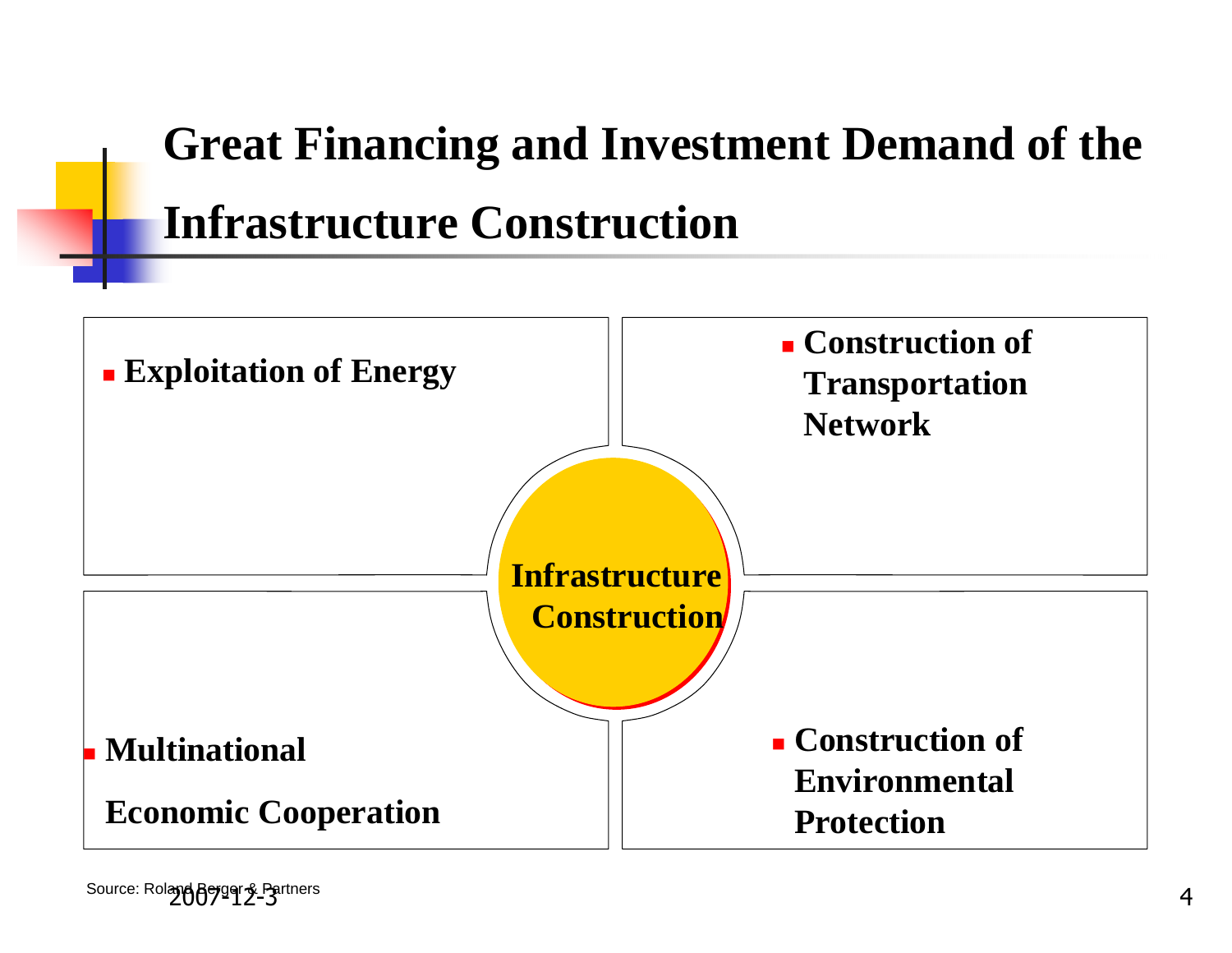## **Great Financing and Investment Demand of the Infrastructure Construction**

 $\mathcal{C}^{\mathcal{A}}$  **According to the forecast by International Energy Association (IEA), the incremental demand of energy within the Northeast Asia will be 8 to 10 percent per annum.**



2007-12-3 $\overline{3}$  5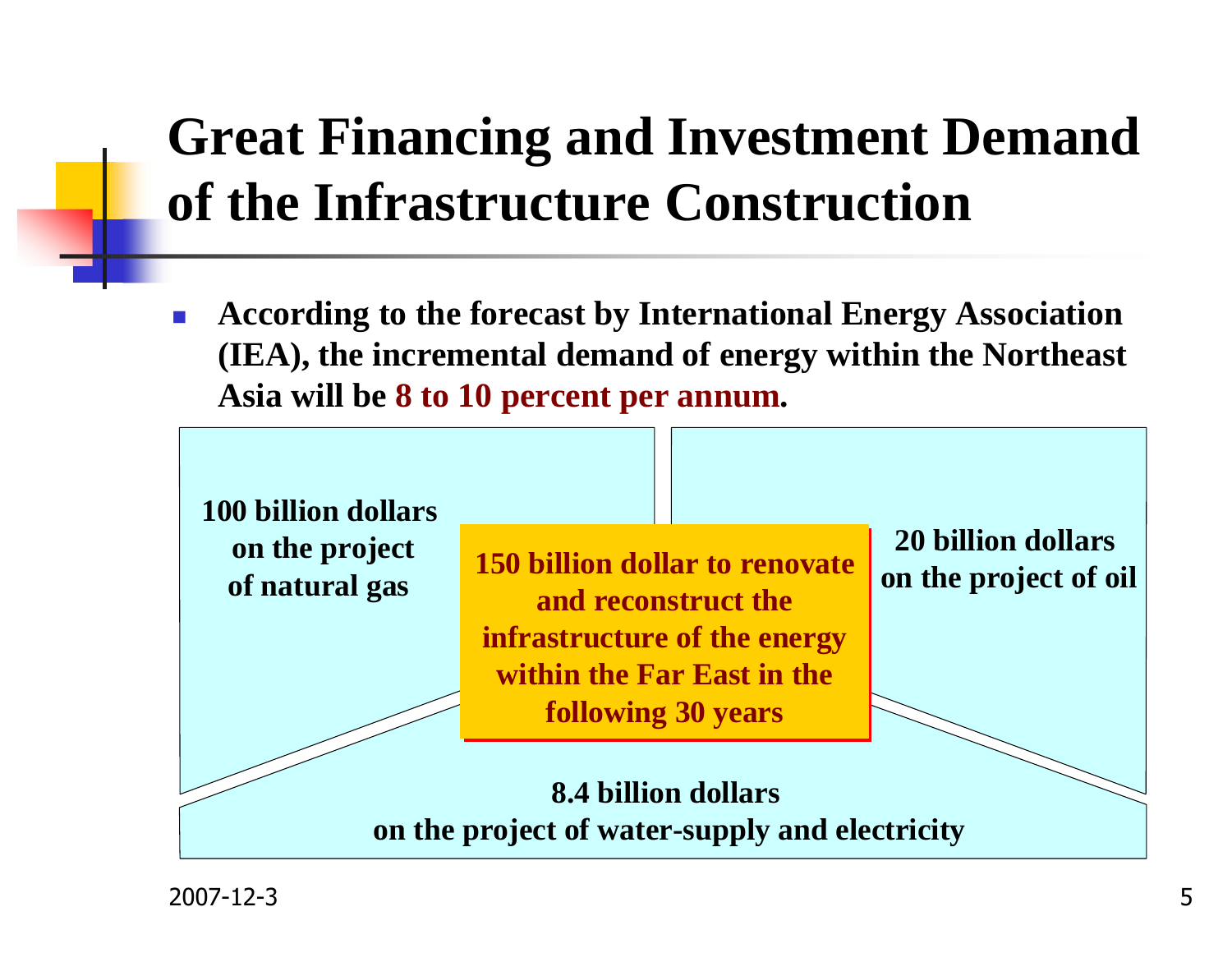#### **Relevant Interest and Consensus among Countries**



Source: Rol**ad Berger & Pa**rtners  $\mathbf F$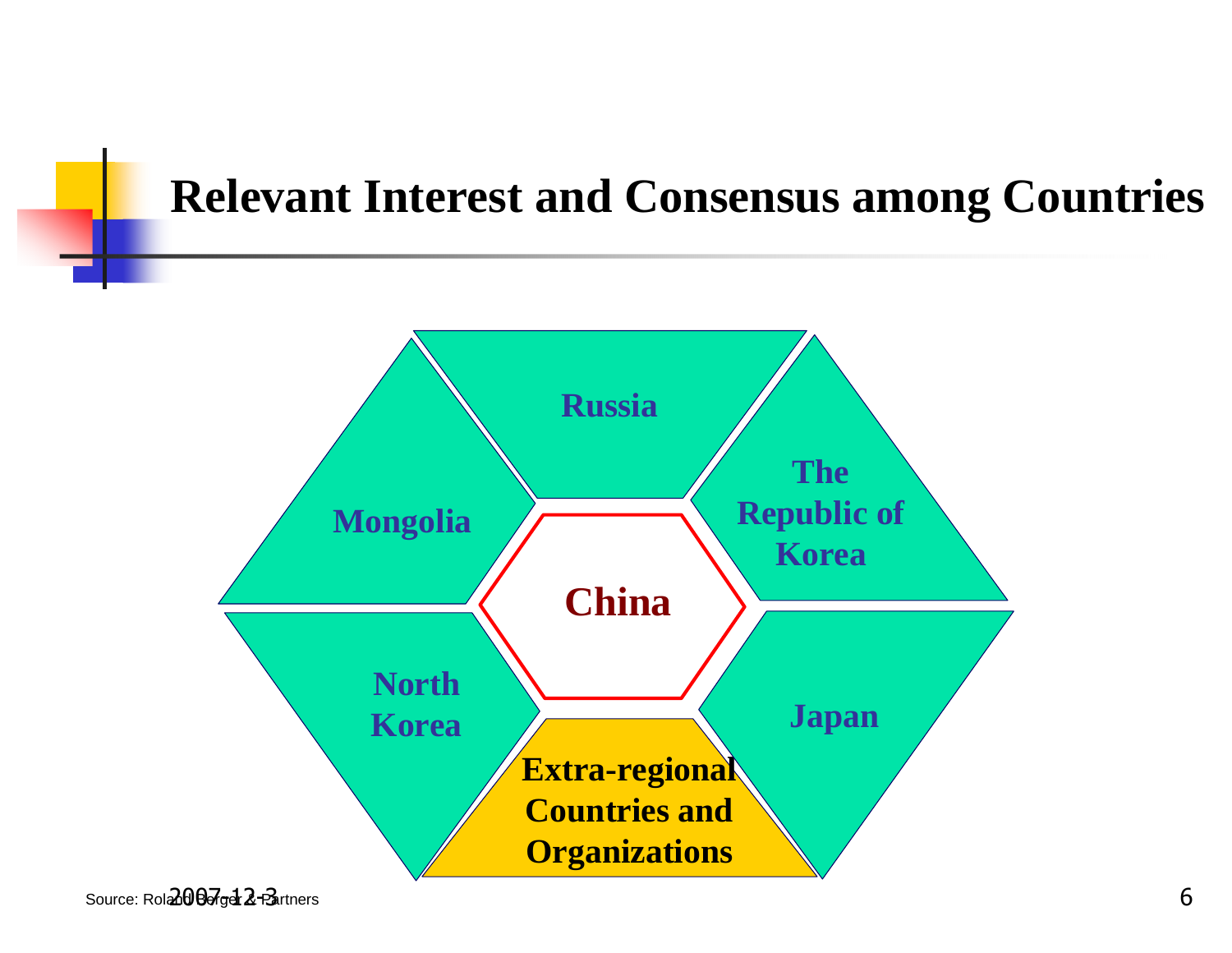### **The Prospect for the Economic Integration in the Northeast Asia**



*Joint Declaration on the Promotion of Tripartite Cooperation among the People's Republic of China, Japan and the Republic of Korea, ASEAN+3 Summit, in Bali, Indonesia*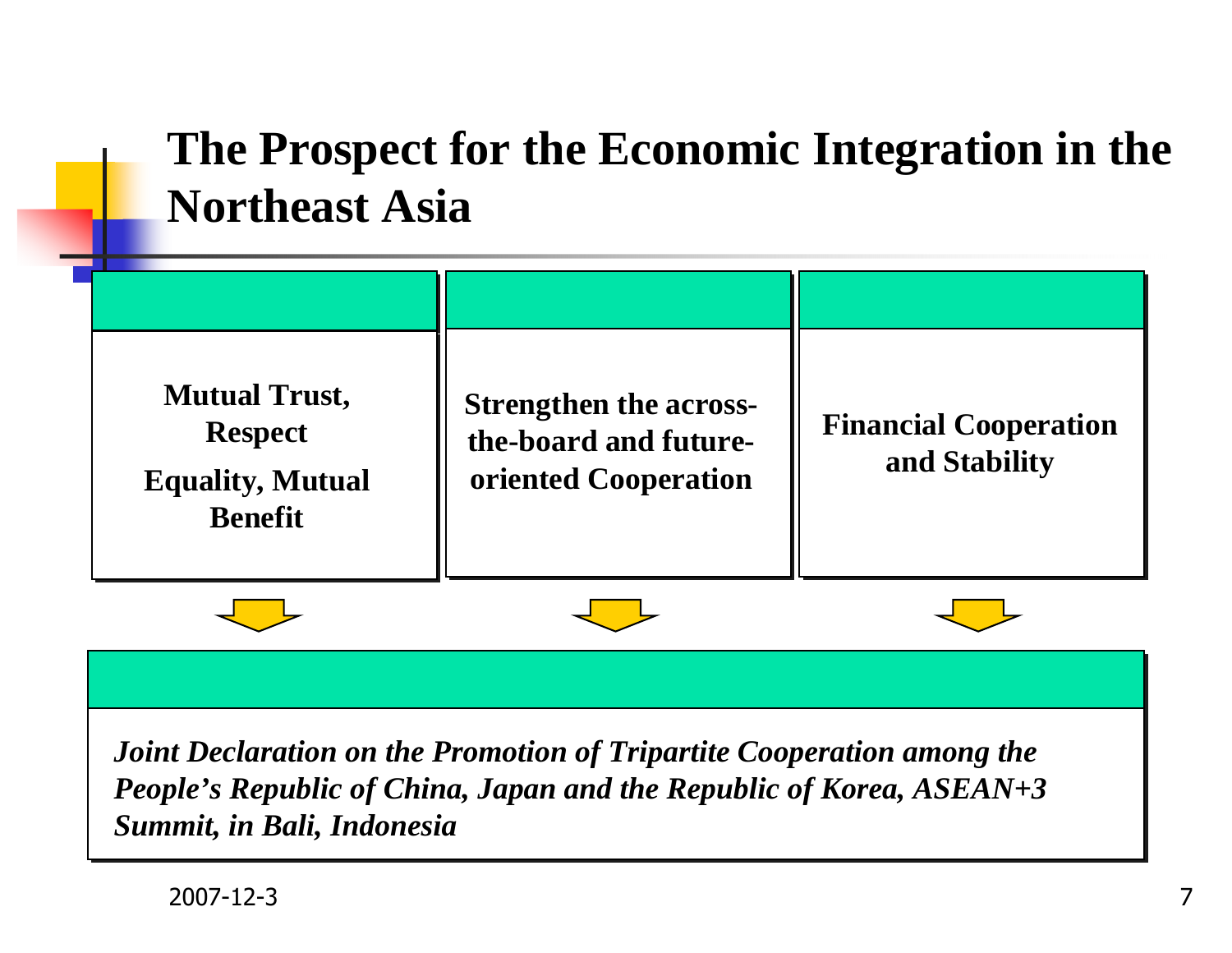#### **Foreign Exchange Reserve of the NortheastAsian Countries (end of 2006)**

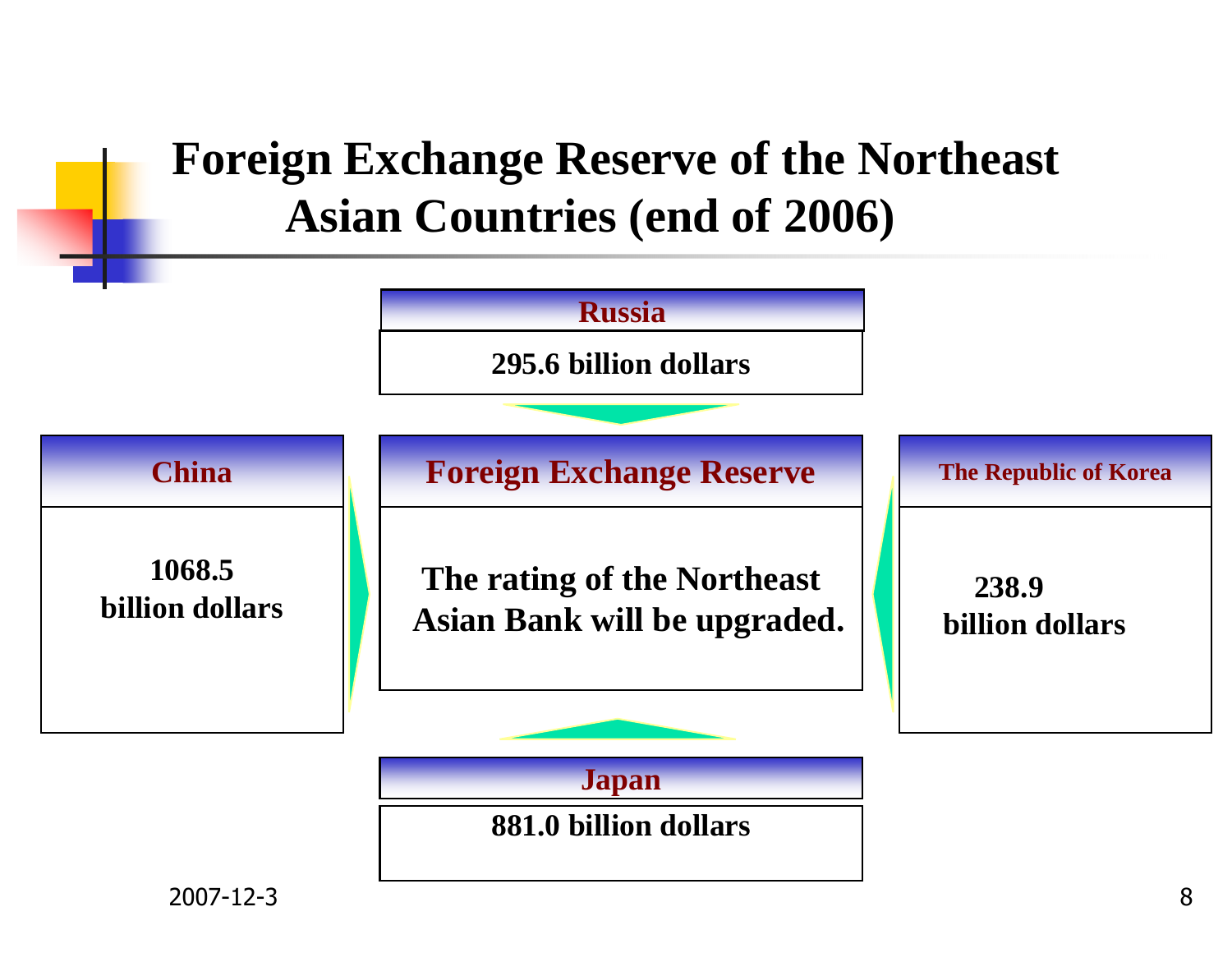#### **The Framework of Northeast Asian Bank**

| <b>Theoretical Orientation</b>                                                                        |  | <b>Capital Arrangement</b>                                       |  |
|-------------------------------------------------------------------------------------------------------|--|------------------------------------------------------------------|--|
| <b>Property</b><br>п<br><b>Relationship with existing</b><br>$\blacksquare$<br>multilateral financial |  | <b>Total Capital</b><br><b>Subscription Approach</b>             |  |
| institutions                                                                                          |  | <b>Framework of the</b><br><b>Northeast Asian</b><br><b>Bank</b> |  |
| <b>Sources of funds</b><br>The utilization of funds<br><b>Agent service</b>                           |  | <b>Principle of equity ratio design</b>                          |  |
| <b>Operation of Funds</b>                                                                             |  | <b>Equity Ratio Design</b>                                       |  |

2007-12-3 $\overline{3}$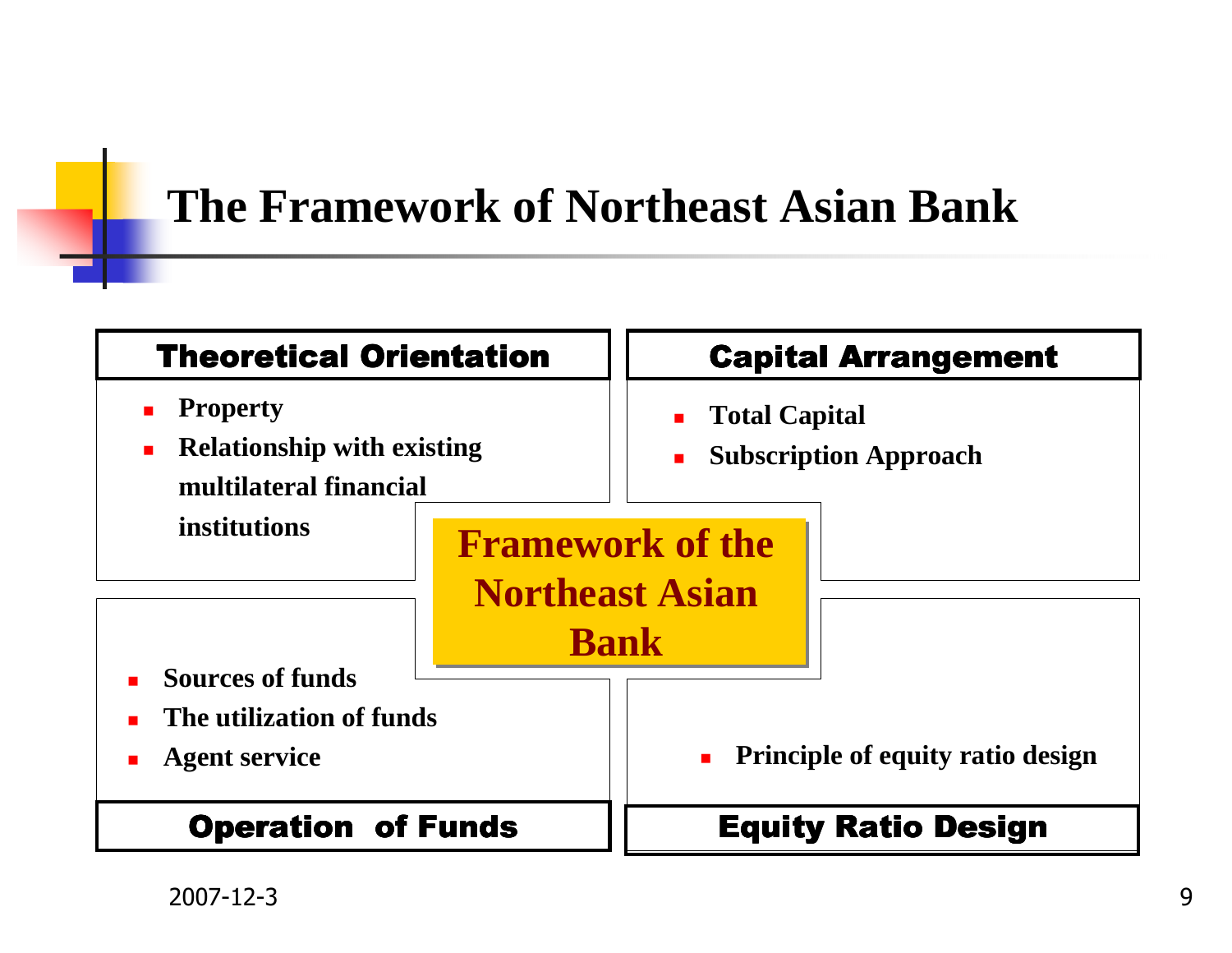#### **The Theoretical Orientation of Northeast Asian Bank**

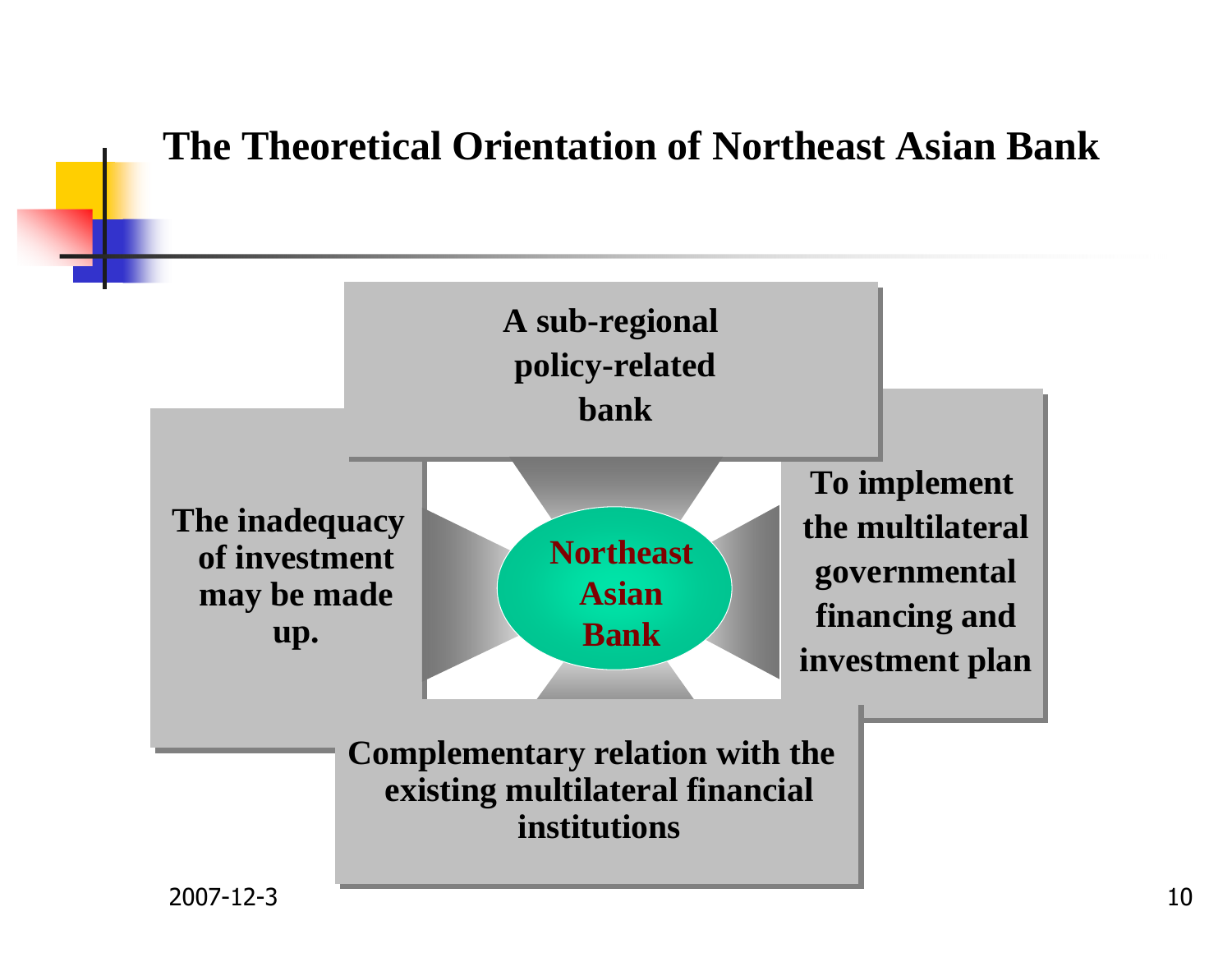### **Arrangement of the Total Capital**

|                                                | 亚洲开发银行ADB | 欧洲开发银行EBRD | 北欧投资银行NIB | 美洲开发银行IDB |
|------------------------------------------------|-----------|------------|-----------|-----------|
| 本地区国家<br><b>Local GDP</b>                      | 100353.89 | 144833.33  | 10843.67  | 146416.16 |
| 资本金总额<br><b>TotalCapital</b>                   | 520       | 240        | 50        | 850       |
| <b>Local GDP</b><br>to<br><b>Total Capital</b> | 0.50%     | 0.16%      | 0.46%     | 0.58%     |

2007-12-3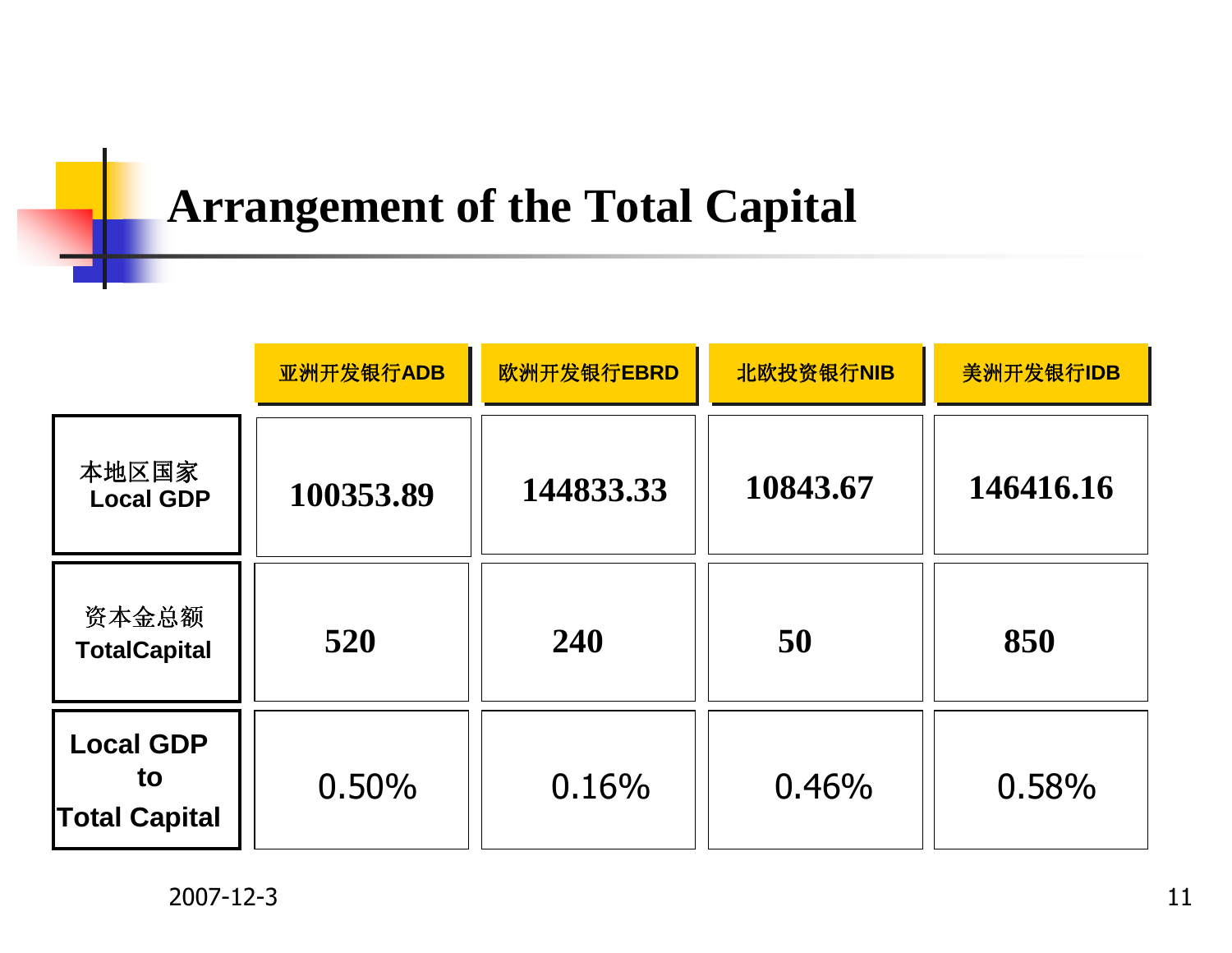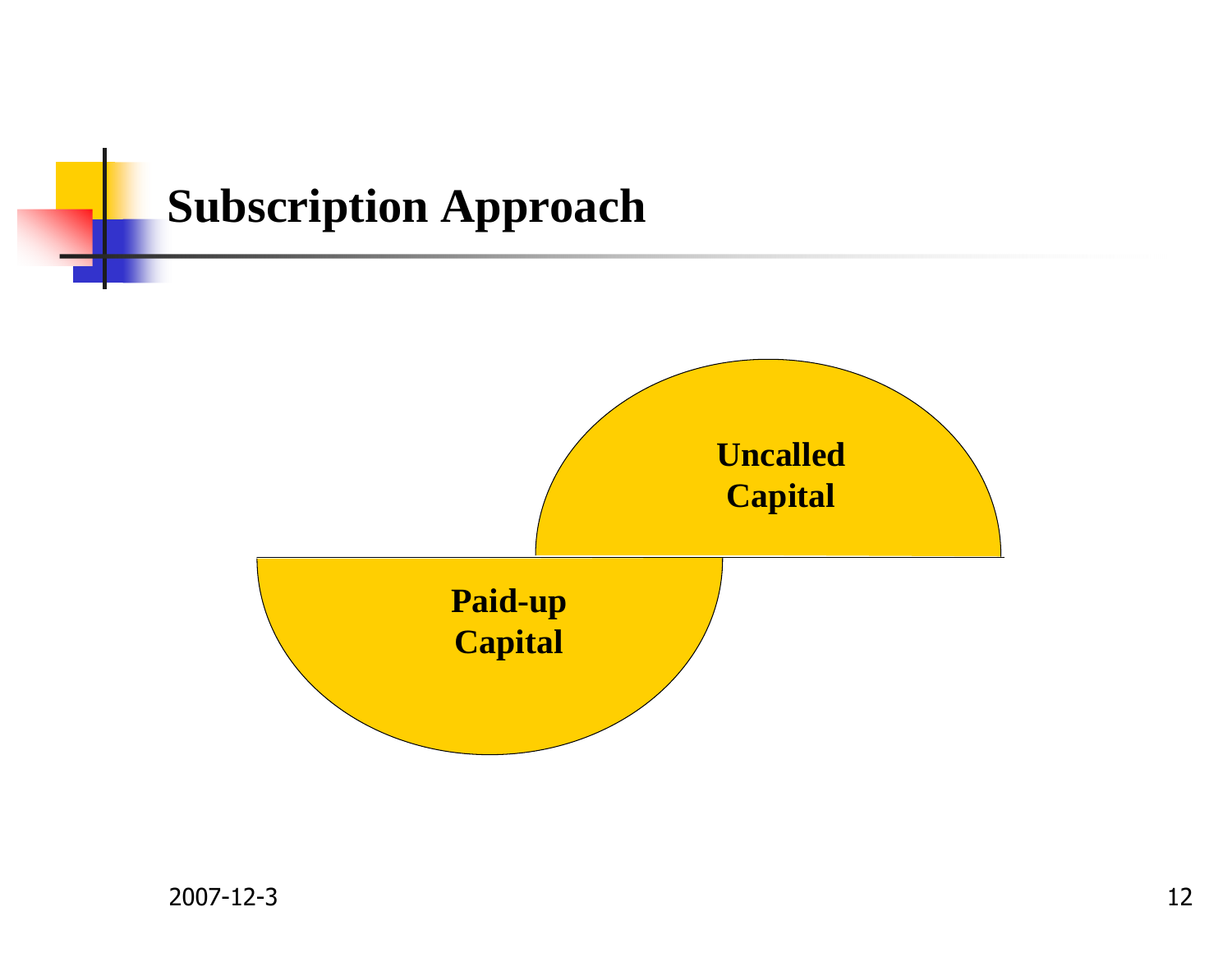### **Principle of Equity Ratio Design**

#### **Shareholder Composition**

**Local Member Countries in Northeast Asia**

**U.S, Asia and Pacific Developed Countries, EU Members etc.**

**International Organizations**

**P.R. China Taiwan, Hong Kong, Macau**

**Equity Ratio Design**

**GDP**

**International Foreign Exchange Reserves**

**Volume of International Trade**

**The Growth Rates of These Three Indicators Above**

**Weighting Average Method**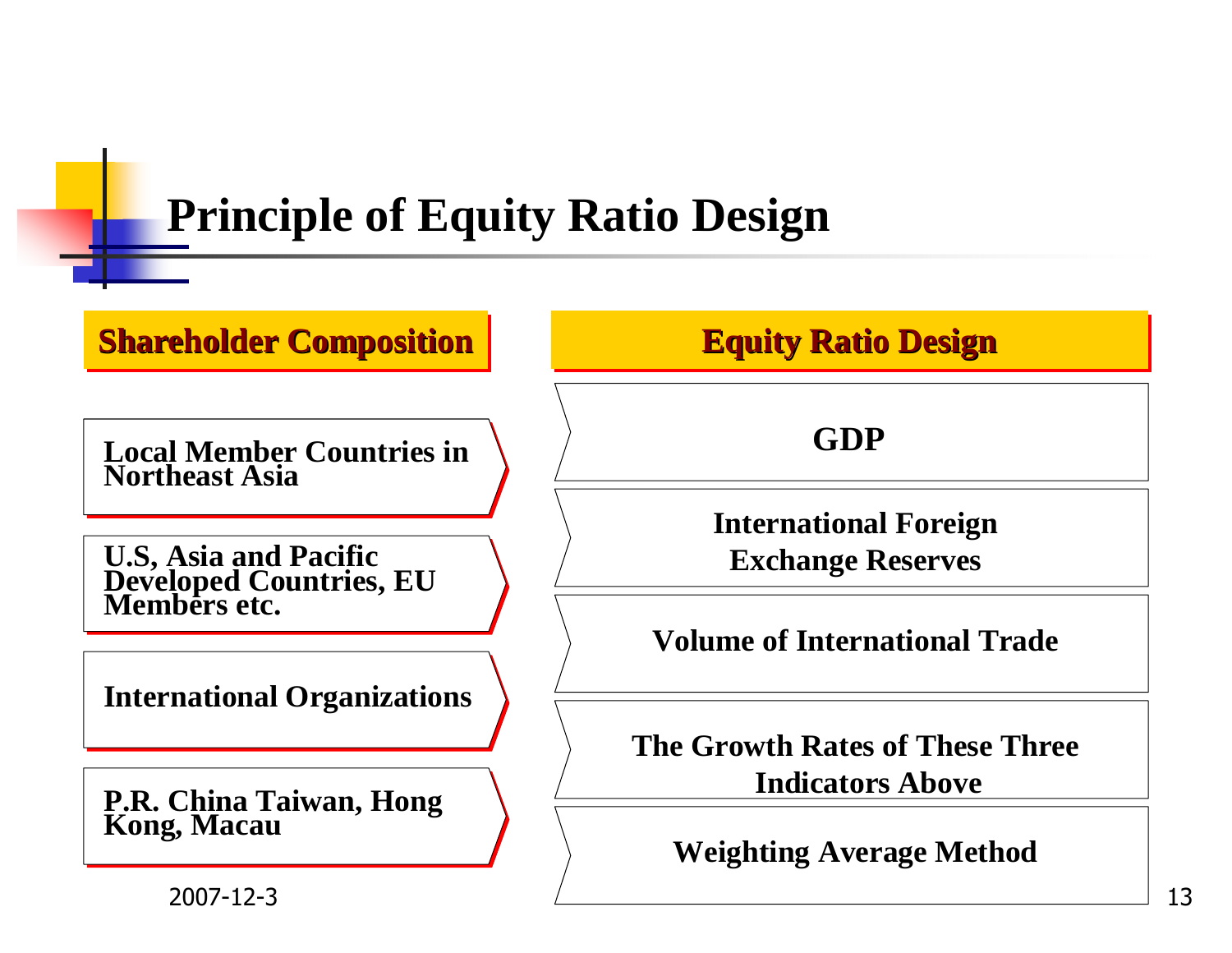### **The Operation of Funds in the Northeast Asian Bank**

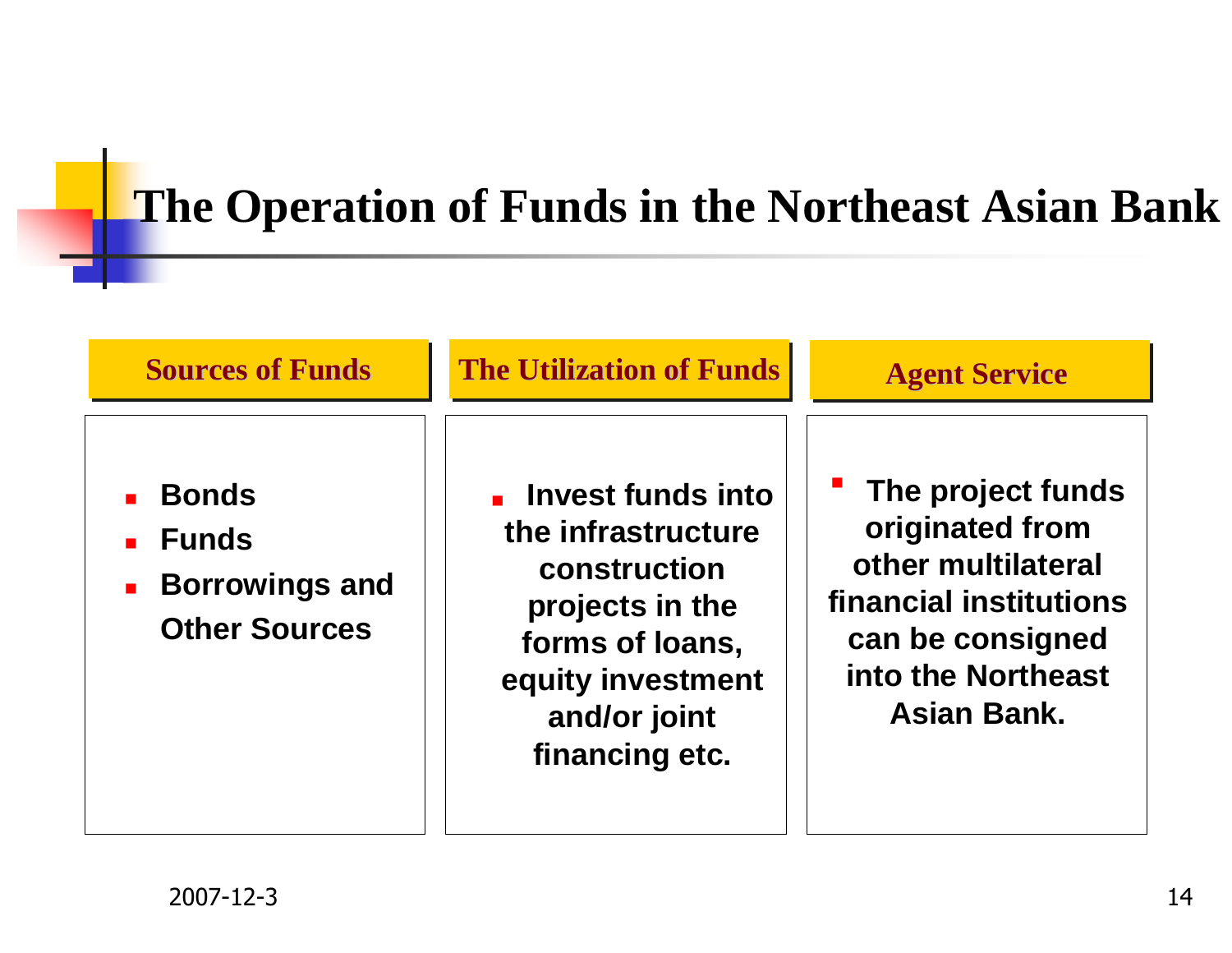# **Analysis and Proposal on the Location of the Headquarters of Northeast Asian Bank**

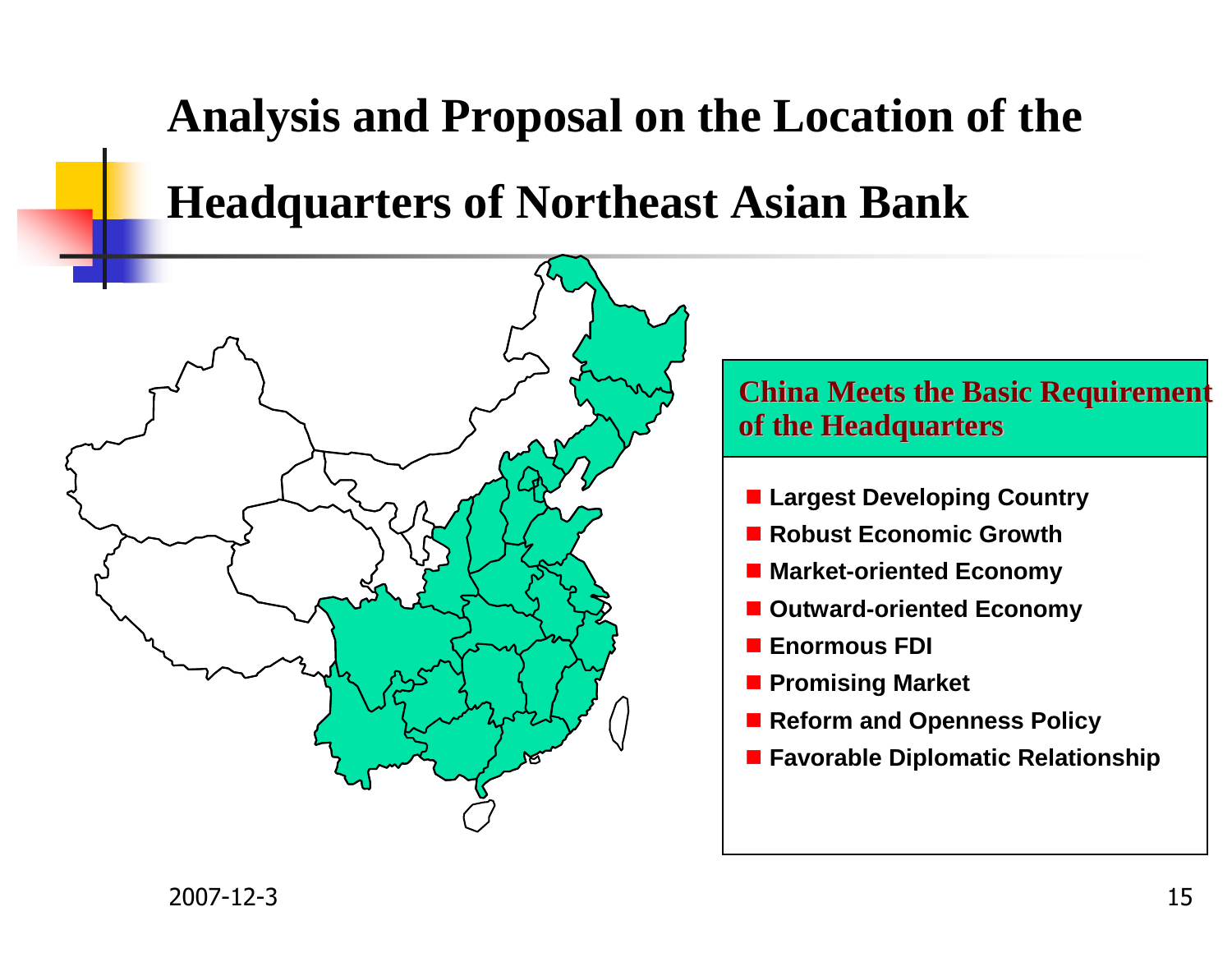**Proposal to Establish the Headquarters of the Northeast Asian Bank in Tianjin**

L. **Prospect of the** *Tianjin Binhan New Area* **under the Development Strategy of** *Bohai Sea Economic Rim*

 $\overline{\phantom{a}}$  **The Position of Tianjin in the Transportation and Trade in the Northeast Asia** 

- $\blacksquare$ **Well-established financial background in Tianjin**
- **Advantages of Beijing-Tianjin Metropolitan Region**
- × **Other Advantages in Tianjin**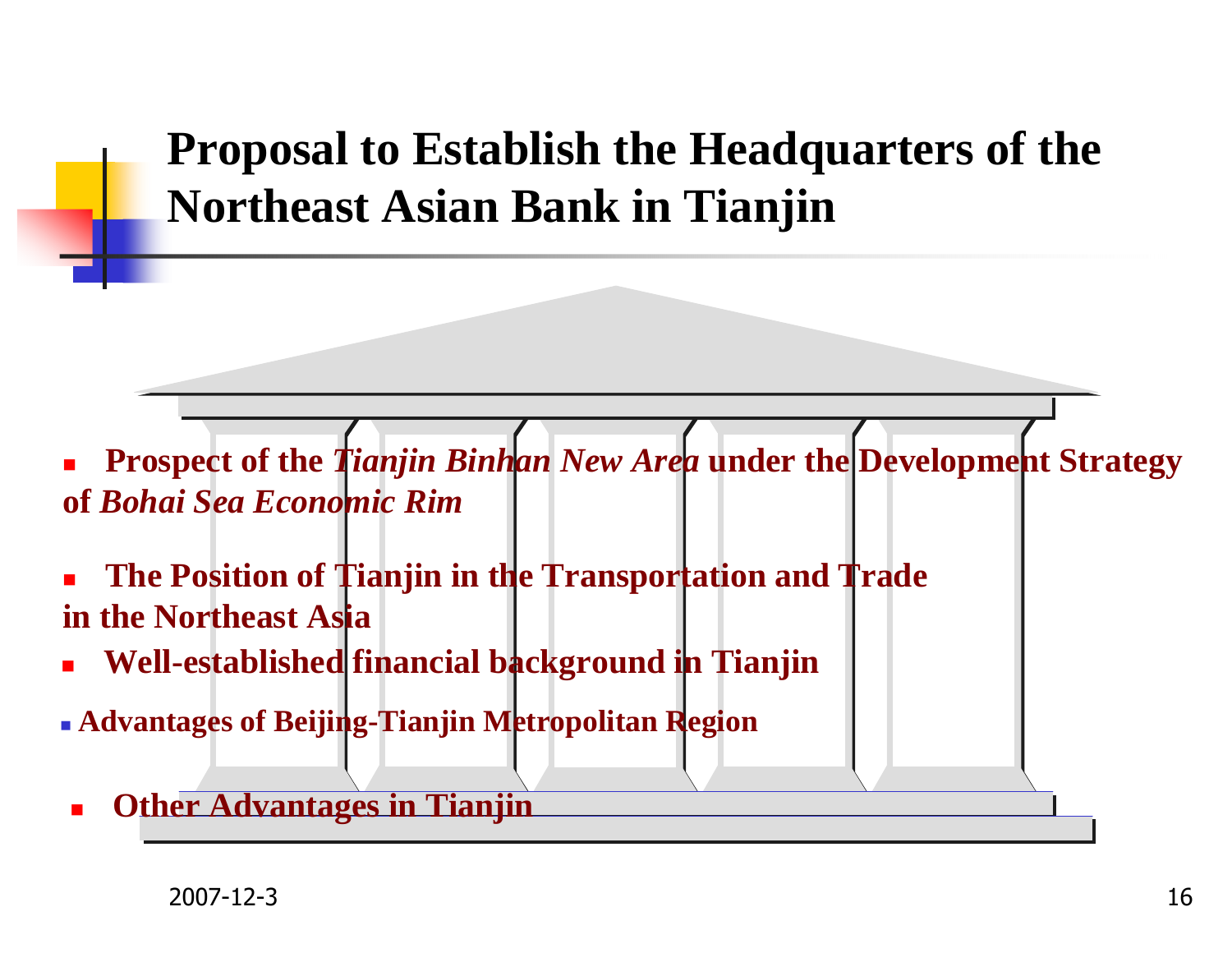#### **Proposal to Establish the Headquarters of the Northeast Asian Bank in Tianjin**